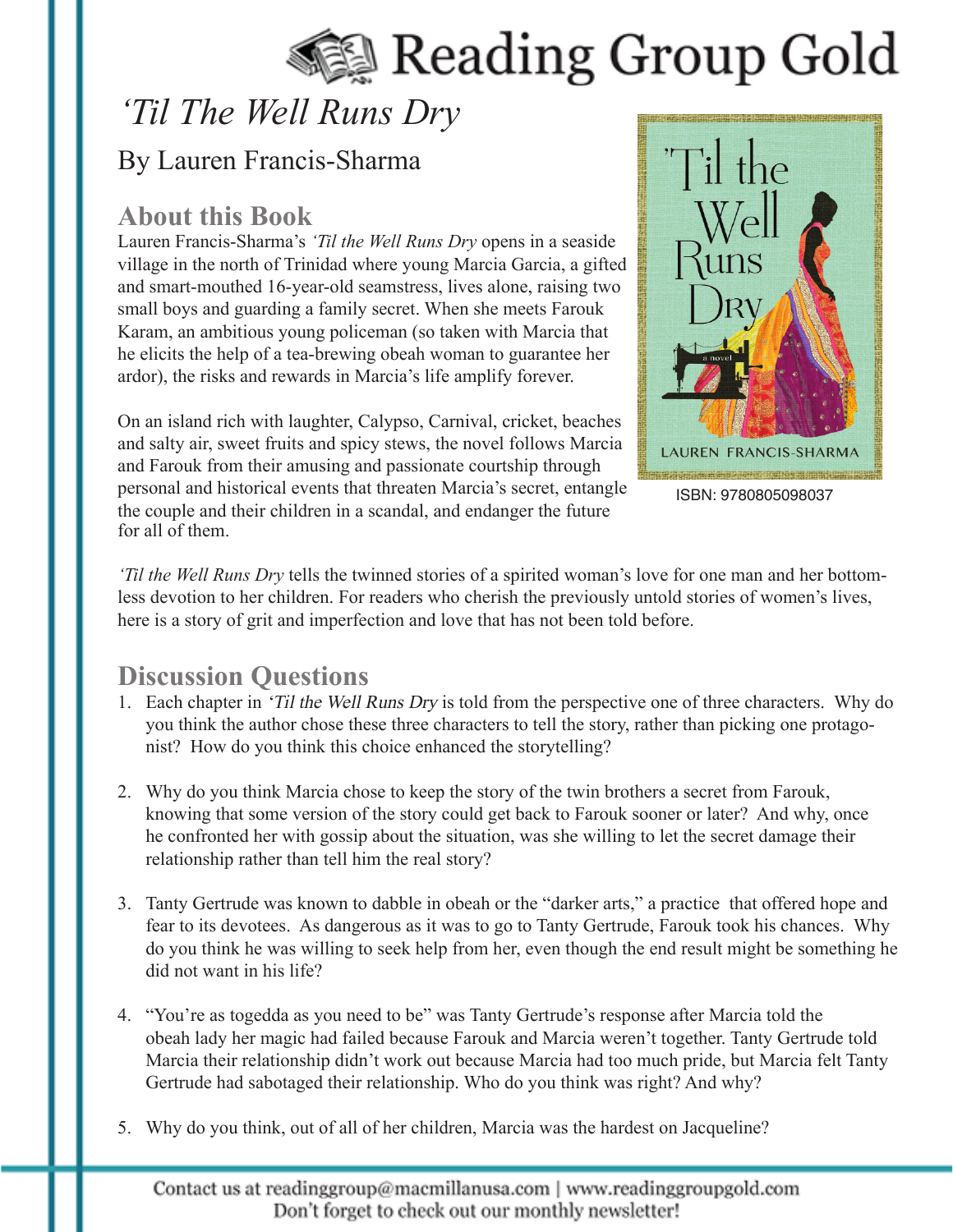

- 6. Freedom vs. commitment are large themes in this book. How does a desire for freedom inform each character's story? What role does commitment play in limiting their desire for freedom?
- 7. There has been a lot of discussion in literary circles about the likeability of characters, particularly female characters. Do you feel that you have to "like" or "identify" with a character to enjoy a novel? Do you like or identify with Marcia?
- 8. Farouk did not tell his family about Marcia and Patsy and went as far as taking Marcia to his parents' home but misleading them to believe that Marcia was his seamstress. When Jacqueline ran into Farouk and her grandmother years later, he turned Jacqueline away as well. How do you think Marcia's and the children's lives might have been different if Farouk had not had such a hard time embracing his role as a husband and father?
- 9. In telling the story of Marcia Garcia and her children, the author paints a memorable picture of Trinidad's natural beauty, particularly of the northern coast village of Blanchisseuse. Farouk wanted badly to take Marcia away from Blanchisseuse, yet close to the end of the novel he packed up all his children and took a day trip there. Why was it so important for him to go back?
- 10. What do you think about the way Farouk's character was revealed over the course of the novel?
- 11. What do you think was the reason behind Patsy's rebellion?
- 12. When Jacqueline left home, the Garcia house went to shambles. Earlier in the story, Marcia had taken pride in keeping a clean house; what does the messy home symbolize?
- 13. Inspector Chung Marlock told Marcia that she was the kind of woman "who's always looking to find a way out" and will soon realize that there's no place left to run. Do you think this was true? What impact do these words have on Marcia?
- 14. For Marcia, New York symbolized risk. How did going to New York change her? Were you shocked when she went to visit Mrs. Silverman's a second time? Why or why not?
- 15. Were you surprised when you found out about the brothers? How do you think Marcia's life would have been different if they weren't taken away from her?
- 16. This novel sheds light on many of the challenges immigrants face in America. Why, after all the mistreatment she suffered, does Marcia still feel as if bringing her children to America is the right decision? Do you feel more informed about recent immigration history after reading this book?